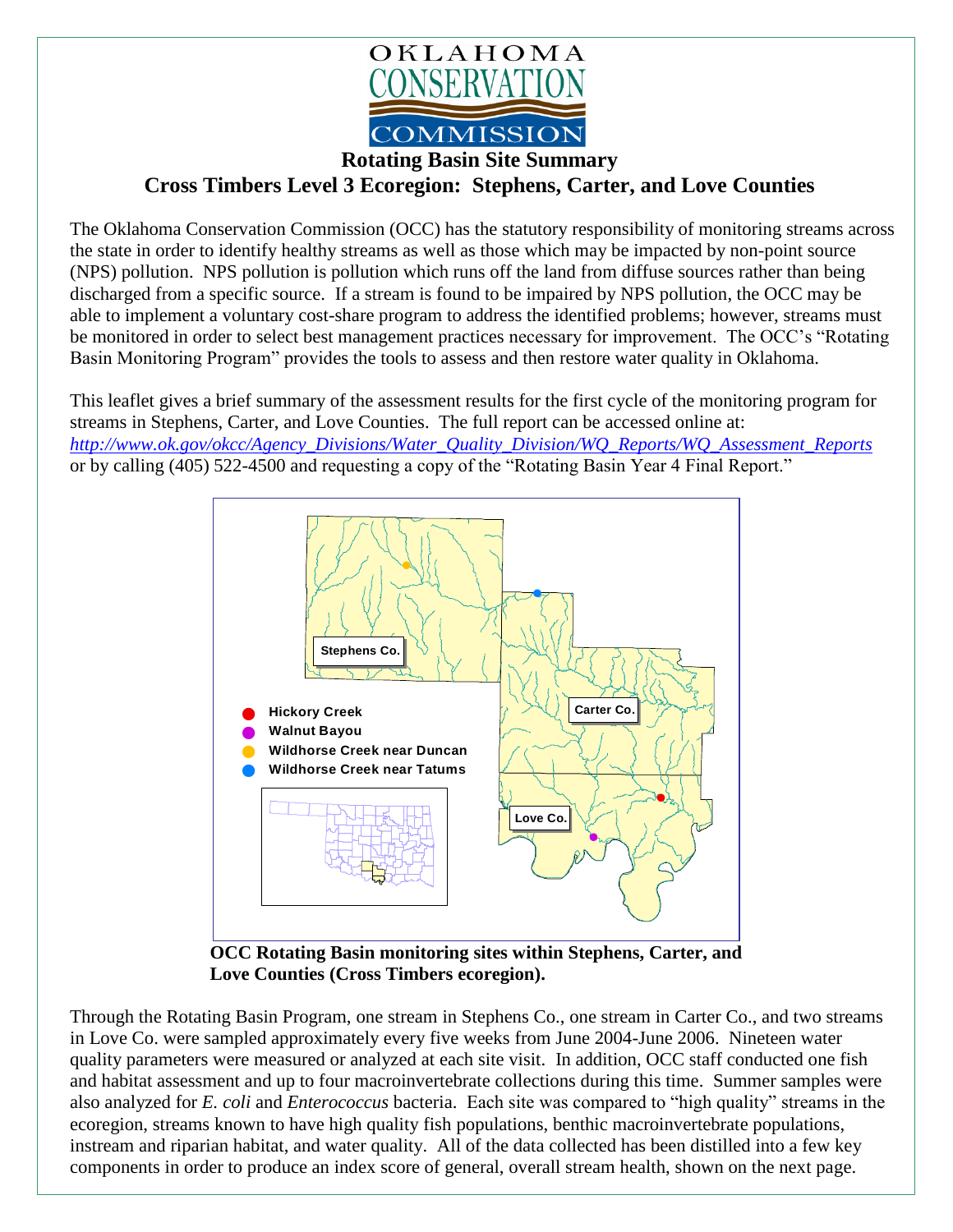**Summary of general stream health as determined by comparison to high quality streams in the Cross TImbers ecoregion and by assessment using Oklahoma State Water Quality Standards†.**

| moderate<br>good<br>poor       | <b>Moderate</b>                         |                                         |                                |                               |
|--------------------------------|-----------------------------------------|-----------------------------------------|--------------------------------|-------------------------------|
|                                | <b>Wildhorse Creek</b><br>(near Tatums) | <b>Wildhorse Creek</b><br>(near Duncan) | <b>Hickory</b><br><b>Creek</b> | <b>Walnut</b><br><b>Bayou</b> |
| <b>Overall Stream Health</b>   | 33                                      | 35                                      | 43                             | 45                            |
| Phosphorus                     | 5                                       | 5                                       | 5                              | 5                             |
| Nitrogen                       | 5                                       | 5                                       | 5                              | 5                             |
| Ammonia                        | 5                                       | 5                                       | 5                              | 5                             |
| Dissolved Oxygen               | 5                                       | 5                                       | 5                              | 5                             |
| pH                             | 5                                       | 5                                       | 5                              | 5                             |
| Turbidity                      | 5                                       | $-5$                                    | 5                              | 5                             |
| Salts (chloride, sulfate, TDS) | 5                                       | 5                                       | 5                              | 5                             |
| Fish                           | $-5$                                    | 5                                       | 5                              | 5                             |
| Macroinvertebrates             | 3                                       | 5                                       | 3                              | 5                             |
| Instream/Riparian Habitat      | 5                                       | 5                                       | 5                              | 5                             |
| Bacteria                       | $-5$                                    | $-5$                                    | $-5$                           | $-5$                          |
|                                | Scale of 1-5 with 5 being the best      |                                         |                                |                               |

KEY:  $1 =$ significantly lower than high quality sites

3=not as good as high quality sites but not impaired

5=equal to or better than high quality sites in the area

-5=impaired by state standards

**Hickory Creek (OK311100-02-0010M):** This stream is listed on the state's 303(d) list<sup>†</sup> as impaired for bacteria, as are many streams in the state. The macroinvertebrate community is slightly impaired relative to high quality streams in the ecoregion. All other values are good.

Walnut Bayou (OK311100-03-0010G): This stream is listed on the state's 303(d) list<sup>†</sup> as impaired for bacteria, as are many streams in the state. All other values are good.

**Wildhorse Creek near Duncan (OK310810-04-0140D):** This stream is listed on the state's 303(d) list† as impaired for bacteria and for turbidity. All other values are good.

**Wildhorse Creek near Tatums (OK310810-03-0010R):** This stream is listed on the state's 303(d) list† as impaired for bacteria, as are many streams in the state. In addition, the fish community is impaired and not attaining state standards. The macroinvertebrate community is slightly impaired relative to high quality sites in the ecoregion. All other values were good.

† The use of Oklahoma Water Quality Standards to assess streams and the 2008 results are described in the DEQ's 2008 Integrated Report, accessible online at *http://www.deq.state.ok.us/wqdnew/305b\_303d/2008\_integrated\_report\_entire\_document.pdf*